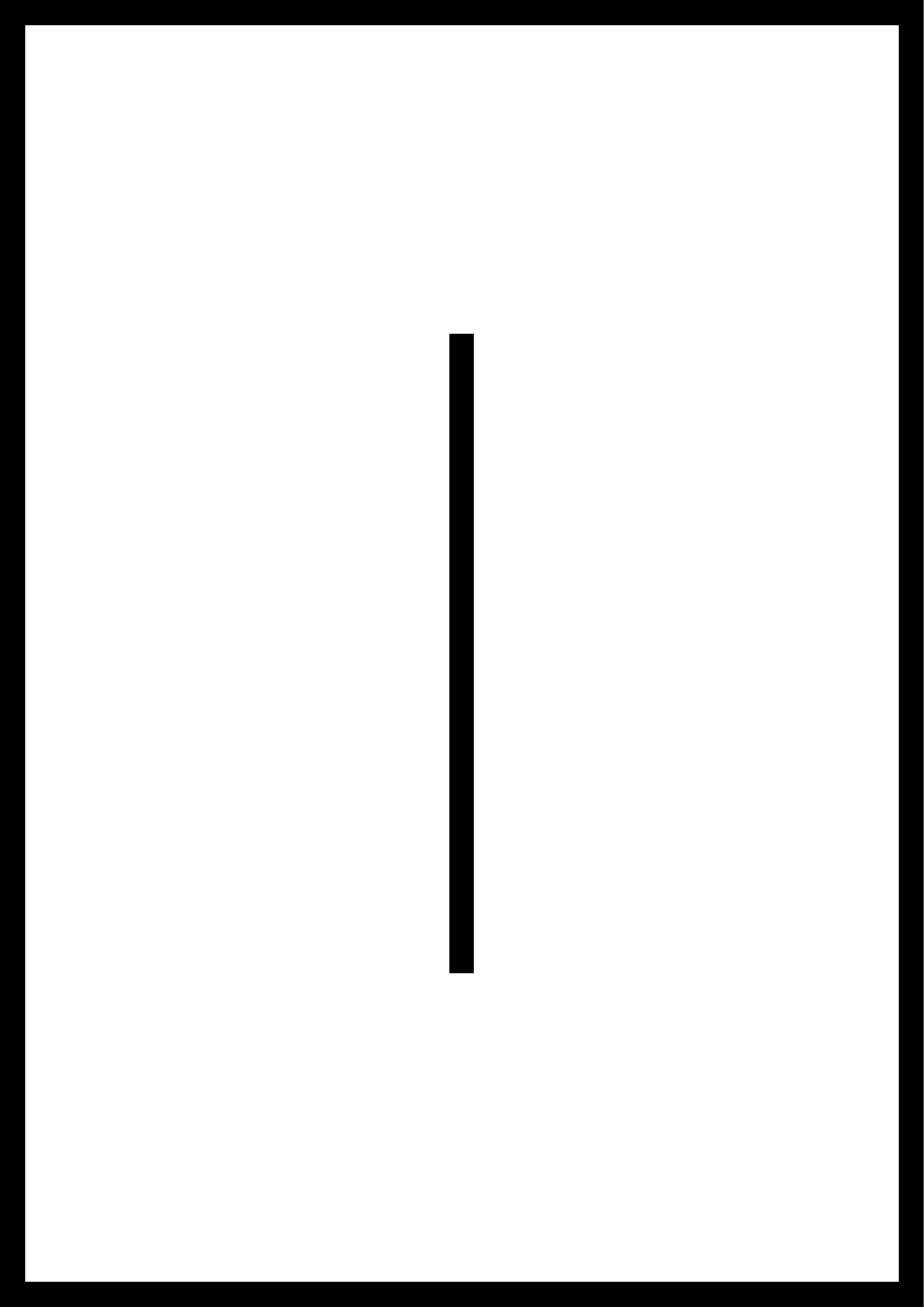critic | all  $\mathbb T$ 

ო



EDITED: critic|all PRESS + DPA (Dpto. Proyectos) ISSN: 2603 - 9923 © 2018criticall. © Texts and photographs of the authors This work is published under Creative Commons Licence. Attribution-NonCommercial-NonDerivs 2.5 Generic. Attribution-NonCommercial-NonDerivs 2.5 Generic.

 $\sim$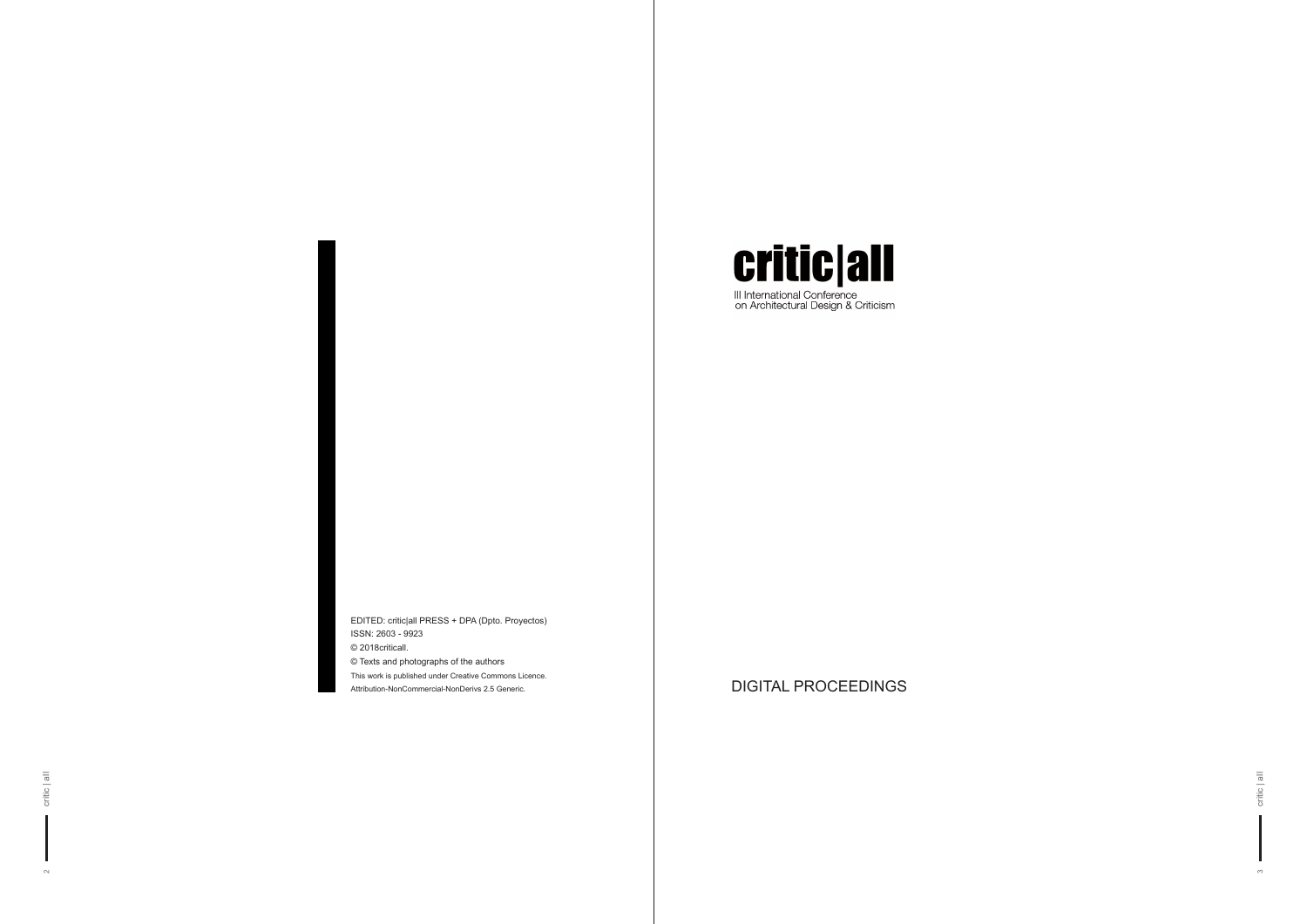critic | all

 $\blacksquare$ 

4

L

Sylvia Lavin Hilde Heynen James Graham Valéry Didelon Federico Soriano Nicolás Maruri Jesús Ulargui Juan Elvira Maria José Pizarro Fernando Rodríguez Sergio Martín Blas Diego García Setién Nieves Mestre José Aragüez Jesús Vassallo Juan Ruescas Ignacio Senra

Ignacio Borrego

### **ORGANIZING COMMITTEE** Silvia Colmenares I Director **Note 2008 SCIENTIFIC COMMITTEE** | Juan Herreros

Luis Rojo I Director

Sara Galante | General Coordinator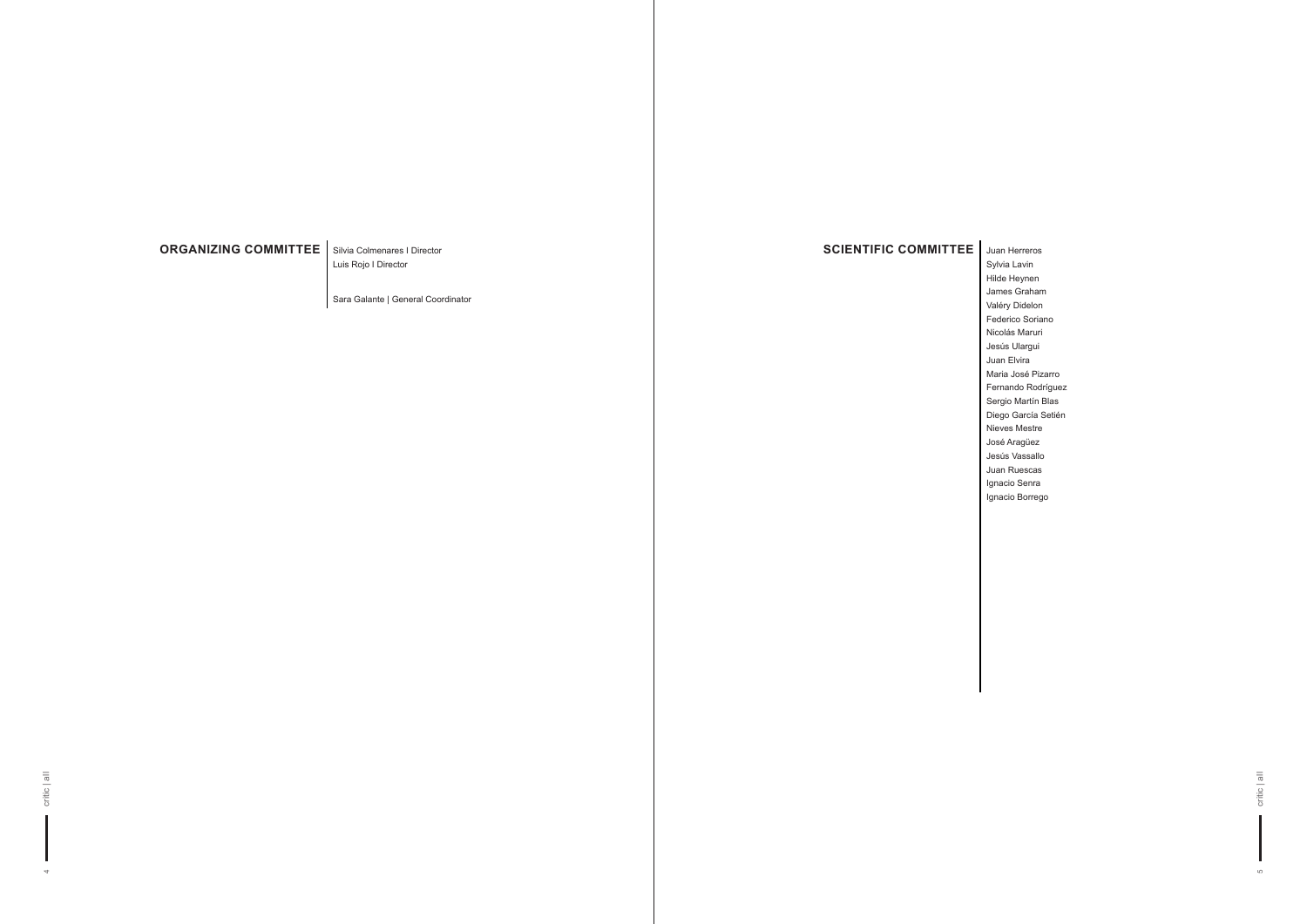6

u

7

**INDEX**

critic | all  $\mathbf{I}$ 

**01 [Presentation](#page--1-0)**

**02 [Call for Papers](#page-4-0)**

**03 [Conference Program](#page-5-0)**

**04 [Index of selected papers](#page--1-0)**

**05 [Papers](#page--1-0)**

**06 [Index of selected contributions to the 'con-text'](#page-6-0)  section**

**07 [Con-texts](#page-6-0)**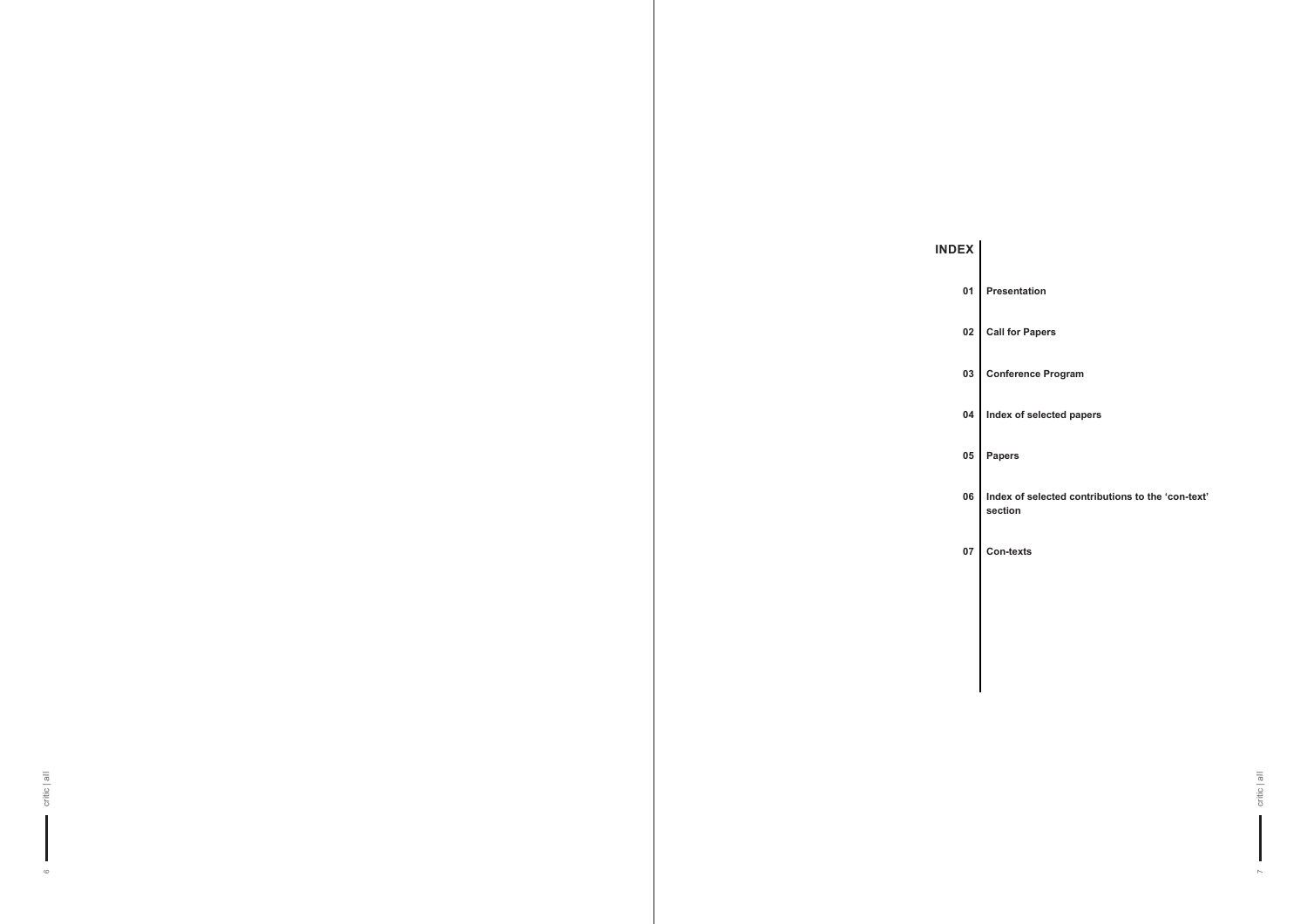<span id="page-4-0"></span>

## 02 **Call for Papers**

While Theory is produced, the History of Theory has to be constructed. Such an ambitious scope has been achieved by many different means but, among those, Anthology stands out as an effective instrument to present and connect apparently autonomous discourses in a way that actually describes a time-lapse situation. It performs a diagnosis.

The act of collecting –flowers, poems or architectural theory pieces 1 – is not innocent. Being the written equivalent of the museum, Anthologies curate knowledge, providing meaning for a collection of fragments. Not only Anthology is a genre that, as Sylvia Lavin once pointed, creates a genealogy for the present 2 , but also this kind of selected inventory of the past always claims a certain agenda for the future.

Paradoxically, the advent of what has been called 'the end of theory' in the late 90's ran parallel to the publication of the two most significant anthologies that can be identified until now. The edited volume by Joan Ockman 3 was born as seminar material and covers the period from 1943 to 1968. The one compiled by Michael Hays<sup>4</sup> starts precisely at that point and, despite the openness implied in its title, concludes around 1993. Both anthologies largely differ in scope and purpose: while Ockman interest lays in the unveiling of modernism continuities under the more general concept of 'culture', Hays collection is a clear call to the critical function of 'theory' as a mode of resistance to, and mediation with, the sociopolitical context in which it is produced.

Certainly there are some other architectural text compilations that could be cited here, but only to load the scale towards the American commanded construction of the History of Theory, and in any case, none of them go hardly beyond the turn of the millennium. This would be the case of Kate Nesbit's volume advocating for a 'new' agenda or the one edited by Neil Leach<sup>5</sup> providing source texts form outside the discipline. The same could be stated of the two-volume collection curated by Francis Mallgrave 6 that unfolds in a holistic manner from Vitruvius to the first years of the 21st Century. The only exception to these western-anglo-saxon oriented compilations is The SAGE Handbook of Architectural Theory<sup>7</sup>, which addresses many contemporary debates from a wide variety of geographical and cultural points of view, resulting in a complex structure that nevertheless cannot be called an anthology, strictly speaking.

The 3rd edition of the Criticlall Conference welcomes contributions that critically address these and other questions related to the proposed topic. We expect to receive two types of materials:

Amid this panorama, we put forward the following question: Is Anthology an obsolete instrument for current times or does it contain some kind of purpose? In front of the globalized flow of information, whether generated or consumed in endless forms of exchange and heterogeneous media, which parameters should we apply to handle relevance, content or completeness?

The construction of the next index of Theory will have to deal with the very idea of its usefulness, either as a classifying device, an editing instrument or the enhancement of an agenda. The impossibility of covering the whole spectrum of strands urges to confess partiality before taking the first step, loosing therefore the aspirations of encyclopaedic completeness that anthologies usually claim. It would be an impossible collection: never finished and, for this very reason, carrying out a critical stance towards the genre as an academic chimera.

Therefore, if we were to compile such an alternative Unthology, which criteria should be implemented to make the choices of relevant texts? Should we dive into the endless ocean of officially indexed papers that grows exponentially in a monthly base? Are editorial statements still capable of identifying the new directions in architectural thought? How to deal with amateur writers in relation to institutionalized research conduits? What would be the rate of practicing architects authors vs other scholarship profiles?

#### **Research Articles**

Well constructed essays that engage with the problematization of the concept of Anthology, whether confronting two opposite discourses, analyzing the structure of previous compilations or discussing the procedures of architectural ideas dissemination. We expect interpretive work that draws new relations between things.

#### **Con-texts**

Short introductory essays that provide a context for a text dated between 1993 and the present and that is credited to be a significant spot in the recent history of architecturaltheory. In addition to the necessary review of what has already been said about the text, the paper should develop original arguments and clearly state the reasons why it should be included in a hypothetical Un-thology. We do not expect mere laudatory comments, but new insights on already published material.

**Notes**: 1. The etymological origin of the word 'anthology' comes from ἄνθος (ánthos, "flower, blossom") + λόγος (lógos, "account"). / 2. Lavin, Sylvia. "Theory into History, or The Will to Anthology", Journal of the Society of Architectural Historians. Vol.58, No.3, Architectural History 1999/2000 (Sep. 1999), pp. 494-499 / 3. Ockman, Joan. Architecture culture 1943- 1968: a documentary anthology. New York, NY: Rizzoli, 1993. / 4. Hays, K. Michael. Architecture Theory, Since 1968. Cambridge, Mass: The MIT Press, 1998. / 5. Nesbitt, Kate. Theorizing a new agenda for architecture: an anthology of architectural theory 1965-1995. New York: Princenton Architectural Press, 1996. / 6. Mallgrave, Harry Francis. Architectural Theory. Vol. 1, An anthology from Vitruvius to 1870. Malden: Blackwell, 2006. Mallgrave, Harry Francis, and Christina Contandriopoulos. Architectural Theory. Volume 2. An anthology from 1871-2005. Malden: Blackwell, 2008. / 7. Crysler, C. Greig, Stephen Cairns, and Hilde Heynen. The SAGE Handbook of Architectural Theory. London: SAGE, 2008.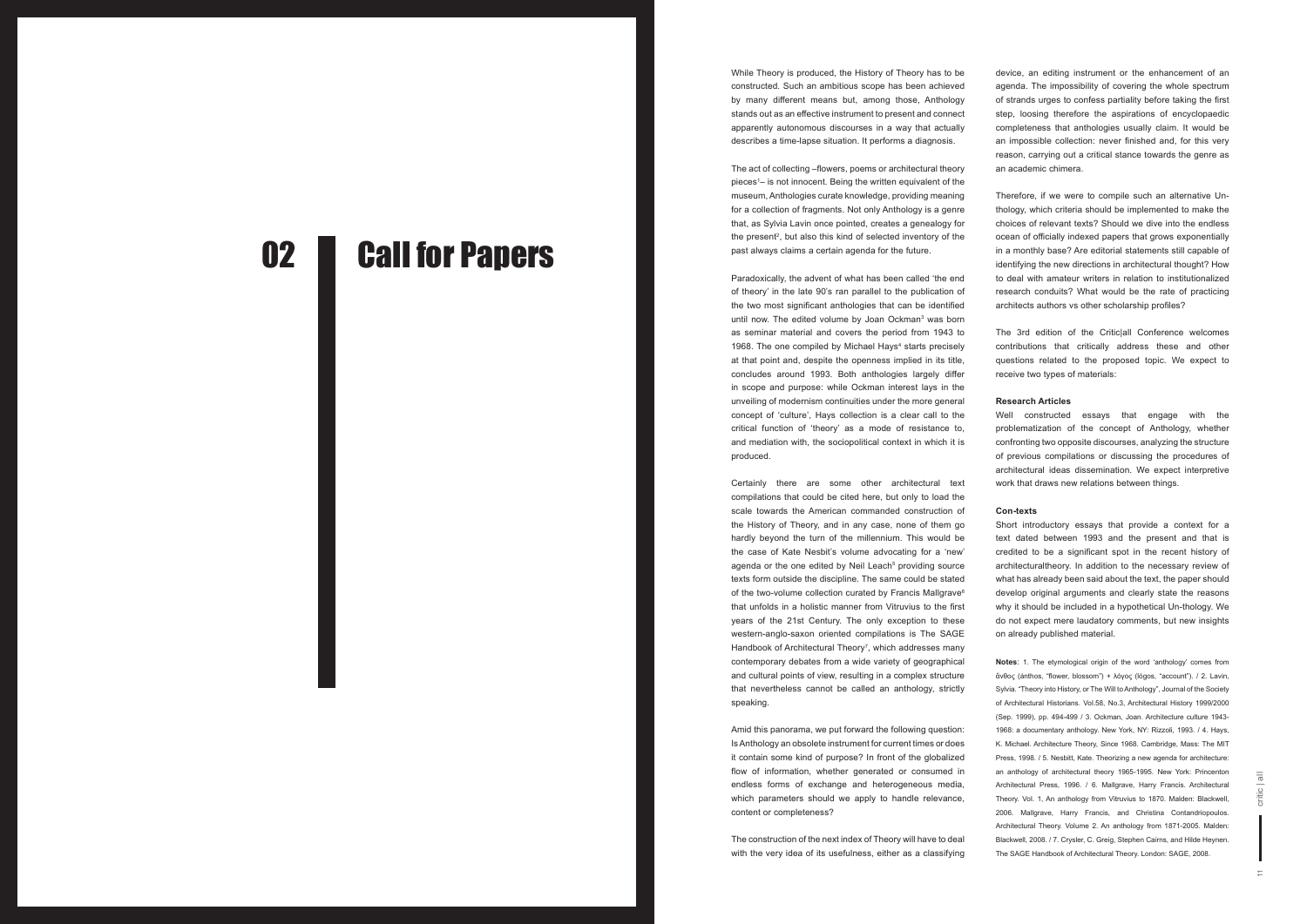**Silvia Colmenares + Luis Rojo** Directors CriticIall

# <span id="page-5-0"></span>03 Conference

Program

 *Lina Toro Universidad Politécnica de Madrid, ETSAM, DPA and IE School of Architecture and Design, Segovia*

*Raúl Castellanos Universitat Politècnica de València, Departamento de Proyectos Arquitectónicos, Escuela Técnica Superior de Arquitectura, Valencia*

 *Jorge Borondo Universidad Politécnica de Cataluña, Departamento de Proyectos Arquitectónicos, Escuela Técnica Superior de Arquitectura, Barcelona*

> *Álvaro Moreno Universidad Politécnica de Madrid, ETSAM. DPA*

*Rodrigo Rubio Universidad Politécnica de Madrid, ETSAM. DPA*

 *Martino Peña Universidad Politécnica de Cartagena, Arquitectura y Tecnología de la Edificación, ETSAE, Cartagena*

> *Elena Martínez Millana Universidad Politécnica de Madrid, ETSAM. DPA*

*Damián Pouganou Universidad Politécnica de Madrid, ETSAM. DPA*

| AI LU V       | 7 ŁV IV                                                                                                                  |               |
|---------------|--------------------------------------------------------------------------------------------------------------------------|---------------|
| $:00 - 10:30$ | <b>Accreditations &amp; Welcome Pack</b>                                                                                 | back to index |
| $:30 - 11:00$ | Welcome and Presentation                                                                                                 |               |
| $:00 - 13:30$ | con-texts [this section will take place in Spanish]                                                                      |               |
| 11:00         | "Teóricos francotiradores. La posibilidad de un<br>pensamiento dibujado como práctica específicamente<br>arquitectónica" |               |
| 11:08         | "Poché. Historia y vigencia de una idea"                                                                                 |               |
| 11:16         | "Ways of seeing"                                                                                                         |               |
| 11:24         | "Notas sobre una arquitectura líquida"                                                                                   |               |
| 11:32         | "Aftermath"                                                                                                              |               |
| 11:40         | "Artefactos energéticos: la energía como parámetro<br>proyectual"                                                        |               |
| 1:48          | "Paradoxes of Domesticity and Modernity"                                                                                 |               |
| 11:56         | "Play to the gallery"                                                                                                    |               |
| 12:04         | "Rincones de la función"                                                                                                 |               |
| 12:12         | "Con P de Pragmatismo"                                                                                                   |               |
| 12:20         | "Martha Stewart. A contemporary icon"                                                                                    |               |
| 12:28         | "Proyectos encubiertos. Entrevistas entre arquitectos"                                                                   |               |
| 12:36         | "Estímulos y reacciones, deseos y afectos, fibras e<br>hilos intencionales"                                              | critic all    |
| 12:44         | <b>Discussion</b>                                                                                                        |               |

 $\bigcirc$ 

*Luz Carruthers Universidad Politécnica de Madrid, ETSAM. DPA*

 *Luis Navarro Universidad Politécnica de Madrid, ETSAM. DPA*

*Esteban Salcedo Universidad Politécnica de Madrid, ETSAM. DPA* **11:56**

 *Luis Moreda Universidad Politécnica de Madrid, ETSAM. DPA* **12:20**

 *Antonio Cantero Universidad Politécnica de Madrid, ETSAM. DPA* **12:28**

## **THURSDAY 26·04·2018**

**10:00 - 10:30**

**10:30 -**

**11:00 - 13:30**

**11:32**

**1:48**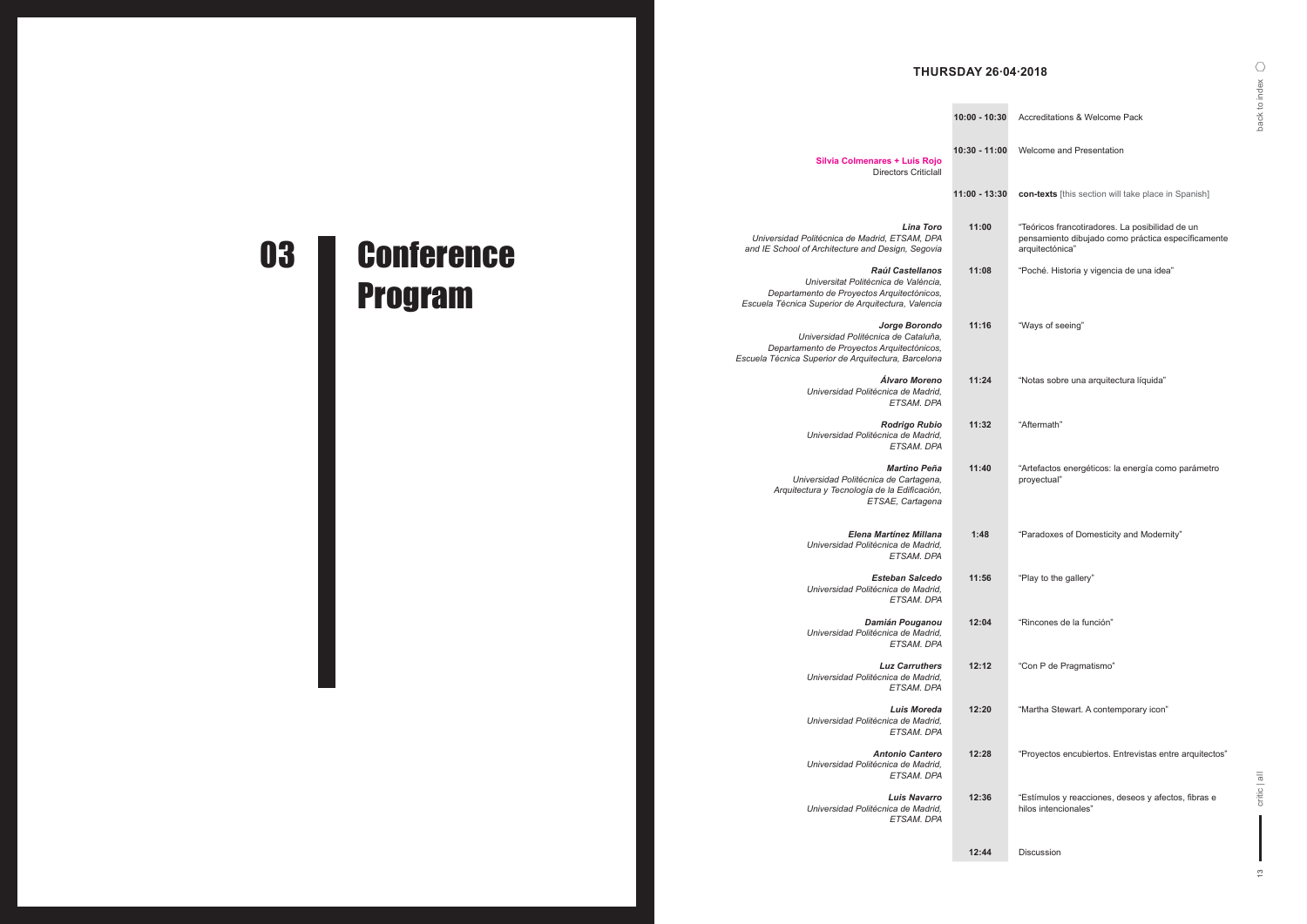<span id="page-6-0"></span>06 **Index of** selected contributions to the 'con-text' section

[Borondo, Jorge](#page--1-0) 163 Ways of seeing.

Plouganou, Damíán 194 [Rincones de la función.](#page--1-0)

**[Rubio, Rodrigo](#page--1-0)** 197 Aftermath.

**[Salcedo, Esteban](#page--1-0)** 200 Play to the gallery.

- 
- Cantero, Antonio 167 [Proyectos encubiertos: entrevistas entre arquitectos](#page--1-0)
- **Carruthers, Luz** 170 [Con P de Pragmatismo.](#page--1-0)
- Castellanos, Raúl 173 [Poché, historia y vigencia de una idea.](#page--1-0)
- **Martínez-Millana, Elena** 178 Paradoxes of Domesticity and Modernity
	- Moreda, Luis 182 [Martha Stewart: A contemporary icon.](#page--1-0)
	- **Moreno, Alvaro** 184 [Notas sobre una arquitectura líquida.](#page-7-0)
	- Navarro, Luis 188 Estímulos y reacciones, deseos y afectos, fibras e hilos intencionales.
	- Peña, Martino 191 Artefactos energéticos: la energía como parámetro proyectual.
		-
		-
		-
		- Toro, Lina 204 Teóricos francotiradores. La posibilidad de un pen[samiento dibujado como práctica específicamente](#page--1-0)  arquitectónica.

### **Authors pag. Con-texts**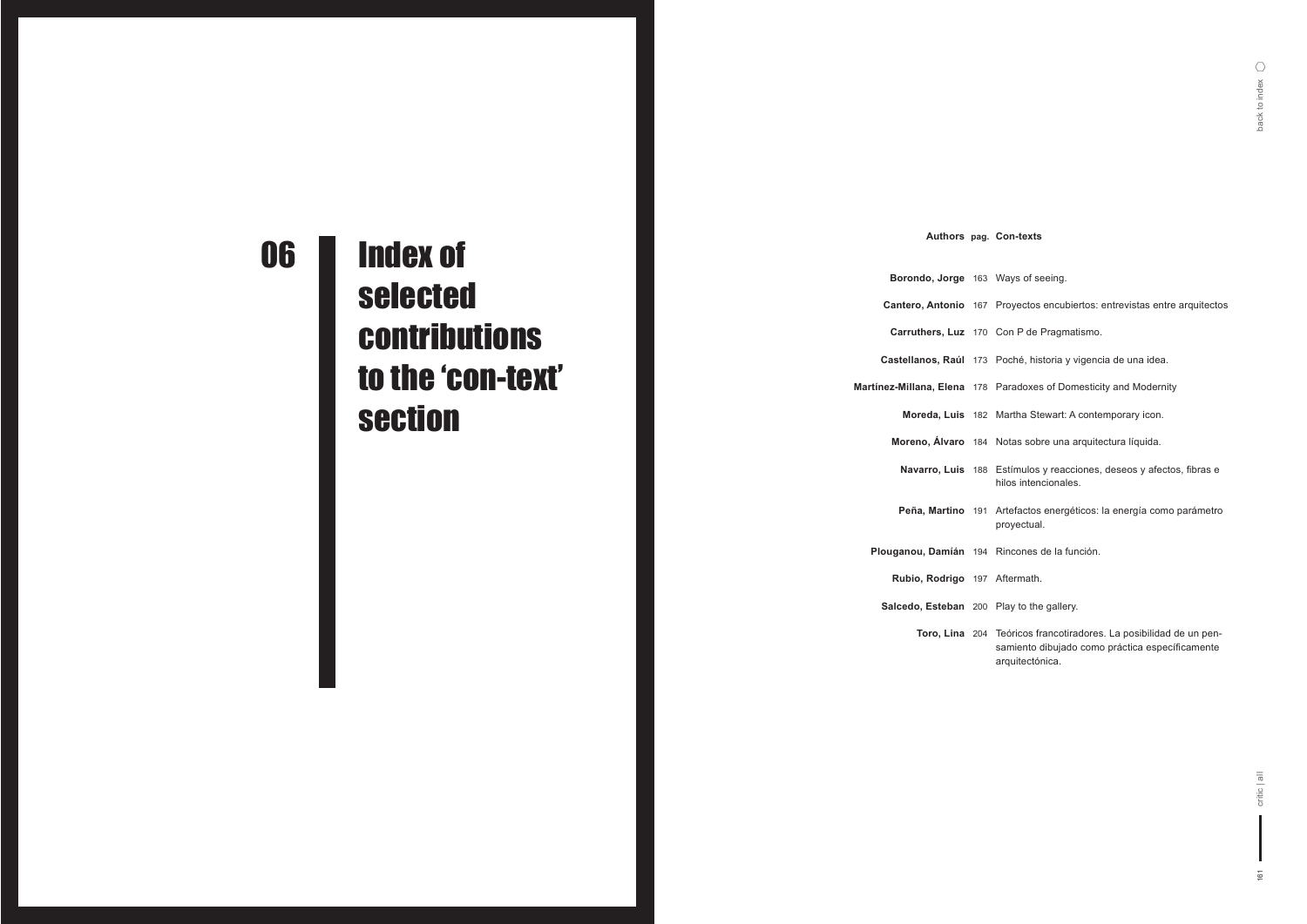<span id="page-7-0"></span>Notas sobre una arquitectura líquida Arquitectura líquida. Ignasi de Solà-Morales (2001)

#### Moreno Hernández, Álvaro<sup>1</sup>

1. Universidad Politécnica de Madrid, Departamento de Proyectos Arquitectónicos, Escuela de Arquitectura, Madrid, España, alvaro.moreno@upm.es

Arquitectura Líquida pertenece a una serie de ensayos realizados por Ignasi de Solà-Morales con motivo de los eventos ANY en los años 90.

En mayo de 1991 comenzaba en Los Ángeles la gira mundial que durante diez años la Corporación ANYone (ANY) -y dentro de ella especialmente P.Eisenman, A.Isozaki e I.Solà-Morales- organizó con el objetivo de analizar el estado de la arquitectura al final del milenio.

Tras el acrónimo ANY (Architecture New York) no sólo aparece el arquitecto y teórico Peter Eisenman, sino otros arquitectos -como Phillip Johnson, Phyllis Lambert, Arata Isozaki, o Rem Koolhaas-, filósofos -como John Rajchman-, críticos arquitectos -como Ignasi de Solà-Morales-, etc. que invitan a su vez en cada una de las actividades programadas, a otros arquitectos, filósofos, teóricos o sociólogos con la intención de abrir el abanico de la interpretación sobre la arquitectura en el cambio de siglo.

Si bien la dilación en un período tan amplio pudo restar intensidad a la trascendencia de alguno de estos eventos, la revisión final del conjunto evidencia una colección de intereses, disciplinares o no, presentes en la producción arquitectónica de ese momento.

Así es como Solà-Morales propone la mirada distraída<sup>1</sup> frente a la mirada atenta y, con ello, la constatación de que la intuición y la multiplicidad se convierten en guía para esta experiencia. El significado que le otorga es el cambio de referencia desde el orden sometido a una jerarquía hacia el concepto de sistema, como organización coherente o composición abierta y variable de acontecimientos ligados a un espacio y un tiempo que ya no se entienden como categorías cerradas. De hecho, propone nuevas categorías en contraposición a las clásicas de Vitruvio.2

En este contexto se incribe la presentación que hizo Ignasi de Solá-Morales en Rotterdam en el año 1997 de su ponencia Arquitectura Líquida, correspondiente a la entrega ANYHOW.

#### Arquitectura líquida

La tesis que defiende propone un cambio de paradigma en la arquitectura. Una arquitectura que, en lugar de asumir la tradicional tríada vitruviana ligada a la estabilidad y la permanencia, fuera capaz de pensarse desde el cambio y la transformación en el tiempo que exige la cultura contemporánea.

En este punto, es inevitable la referencia a Bergson para desarrollar una aproximación diferente a la dualidad espacio-tiempo desde una percepción contemporánea de permanencia en el cambio, de durabilidad en lo variable, frente a una visión clásica de lo permanente y lo estable.

Una previa, el texto La cortina del siglo XXI. Teoría de la arguitectura fluida.<sup>3</sup>, que Toyo Ito escribía en torno a 1990.

Otra posterior, la primera edición del libro de Zygmunt Bauman Modernidad líquida<sup>4</sup>, que aparece en el año 2000 bajo el título Liquid Modernity (aunque la fecha del prólogo Acerca de lo leve y lo líquido es junio de 1999).

Recordemos que el texto Arquitectura Líquida se expuso en 1997<sup>5</sup>, por lo tanto se inserta entre ambos. El interés de aportar estas fechas cruzadas no es tanto la anécdota de que Solà-Morales se adelantara con su artículo a la publicación de Bauman -más ambiciosa en su difusión y más popular actualmentesino incidir en la actualidad del tema y el interés que despertaba en ámbitos tan diferentes como la arquitectura o la sociología.

Esto permite un marco intelectual o de reflexión tanto para determinada arquitectura que ya se ha comenzando a producir en esos años como para otra venidera y que sería originada desde presupuestos similares.

En este sentido identifica claramente los principales aspectos que debía solventar una arquitectura líquida así entendida: los instrumentos o las estrategias de control de ese espacio de flujo, que inevitablemente se deberán desarrollar en el tiempo, así como la deficiente adecuación de los mecanismos de representación, tan dependientes de lo visual.

Así como en las arquitecturas realizadas hasta el momento era difícil ver reflejadas estas ideas, Solà-Morales las reconoce en las acciones del movimiento Fluxus. Esto supone conectar su propuesta de arquitectura con el arte -un arte líquido- como campo avanzado de experimentación. Y esta actitud artística pone en crisis las convenciones establecidas requiriendo el trabajo con la realidad en busca de un proyecto propio, el de una contemporaneidad que se sabe distinta de la modernidad.

Si la reflexión sobre las teorías expuestas en El caos sensible<sup>10</sup> le habían convencido de que el cuerpo era más un movimiento dentro de un fluido que un sólido estático, su arquitectura no podía permanecer indiferente. Del mismo modo, el cambio que debía experimentar no podía ser inmediato y, de nuevo, rígido. Debía tomar forma en el interior de la corriente.

"se podría decir que es como si pusiéramos un palo en la corriente de un río. (…) lo que tenemos que hacer nosotros es introducir un nuevo remolino entre los innumerables ya existentes, para estimular los alrededores, y provocar una nueva corriente en el espacio periférico."<sup>11</sup>

La arquitectura, así presentada por Solà-Morales, obtenía el calificativo de líquida y se convertía en vector que tensionaba el mundo teórico y la ejecución práctica de la arquitectura.

#### Escritos en paralelo

Por un lado, su valor teórico intrínseco como propuesta resuena en reflexiones previas o se refleja en discursos posteriores en un entorno temporal muy cercano.

Esto constata que el discurso sobre lo líquido o lo fluido era propio del pensamiento de ese momento, y confirma la importancia del texto seleccionado como intento de comprensión y trasposición a la disciplina arquitectónica.

Dos referencias pueden acotar esta situación y aportar nuevas relaciones y matices en la comprensión de una propuesta de arquitectura líquida:

Lo atractivo de reunir estos textos es su complementariedad, ya que cada uno de ellos identifica la condición de flujo de una forma diferente y sobre objetos diversos. Esto ayuda a reflexionar (parcial y fragmentariamente) sobre la actividad de la arquitectura cuando se ocupa del cuerpo, del espacio público o de la sociedad.

Toyo Ito, centra su interés en el cuerpo:

"la visión del mundo cambia radicalmente según cómo se interprete el cuerpo humano." 6

Solà-Morales identifica esta condición en los nuevos espacios públicos de las ciudades:

"La arquitectura que se enfrenta hoy con los flujos humanos en los intercambiadores, aeropuertos, estaciones marítimas o de ferrocarril (…) devenir flujo significa manipular la contingencia de los acontecimientos, establecer estrategias para la distribución de individuos, bienes e información."7

Zygmunt Bauman, desde la sociología, considera la instantaneidad inherente al flujo como fin último de la modernidad líquida, estableciendo una nueva condición fronteriza:

"El advenimiento de la instantaneidad lleva a la cultura y a la ética humanas a un territorio inexplorado, donde la mayoría de los hábitos aprendidos para enfrentar la vida han perdido toda utilidad y sentido."8

Estas tres aproximaciones, en principio independientes, comparten una característica común: todas contienen un discurso dual.

Para Ito, la interpretación poética del cuerpo es la interpretación de la individualidad, el binomio "cuerpoindividualidad" determina la interacción con el mundo, entendiendo por mundo todo lo que no es uno mismo –la naturaleza o los otros.

En su escrito relata la toma de conciencia de la inutilidad de los hábitos con los que había realizado arquitectura hasta entonces, y que ya veía con autocrítica y cierto desapego.9

Este sistema, que en su caso es más una poética personal, considera los cuerpos (la arquitectura) y los ambientes (naturales o urbanos) como flujos que alcanzan momentos de estabilidad fugaz. El efecto de la arquitectura tendría que ver con lo siguiente:

Solá-Morales, sin embargo, centra el foco en una arquitectura del espacio público.

Desde una postura más pragmática -en el sentido de que elabora nuevas categorías para comprender una realidad esquiva, frente a la cual las herramientas tradicionales de la arquitectura se muestran ineficaces-, identifica el soporte de esta arquitectura en los vacíos, los pliegues de la ciudad que se convierten en no-lugares y en los cuales el vector fundamental de significación es el flujo humano, la afluencia masiva de personas.

critic all